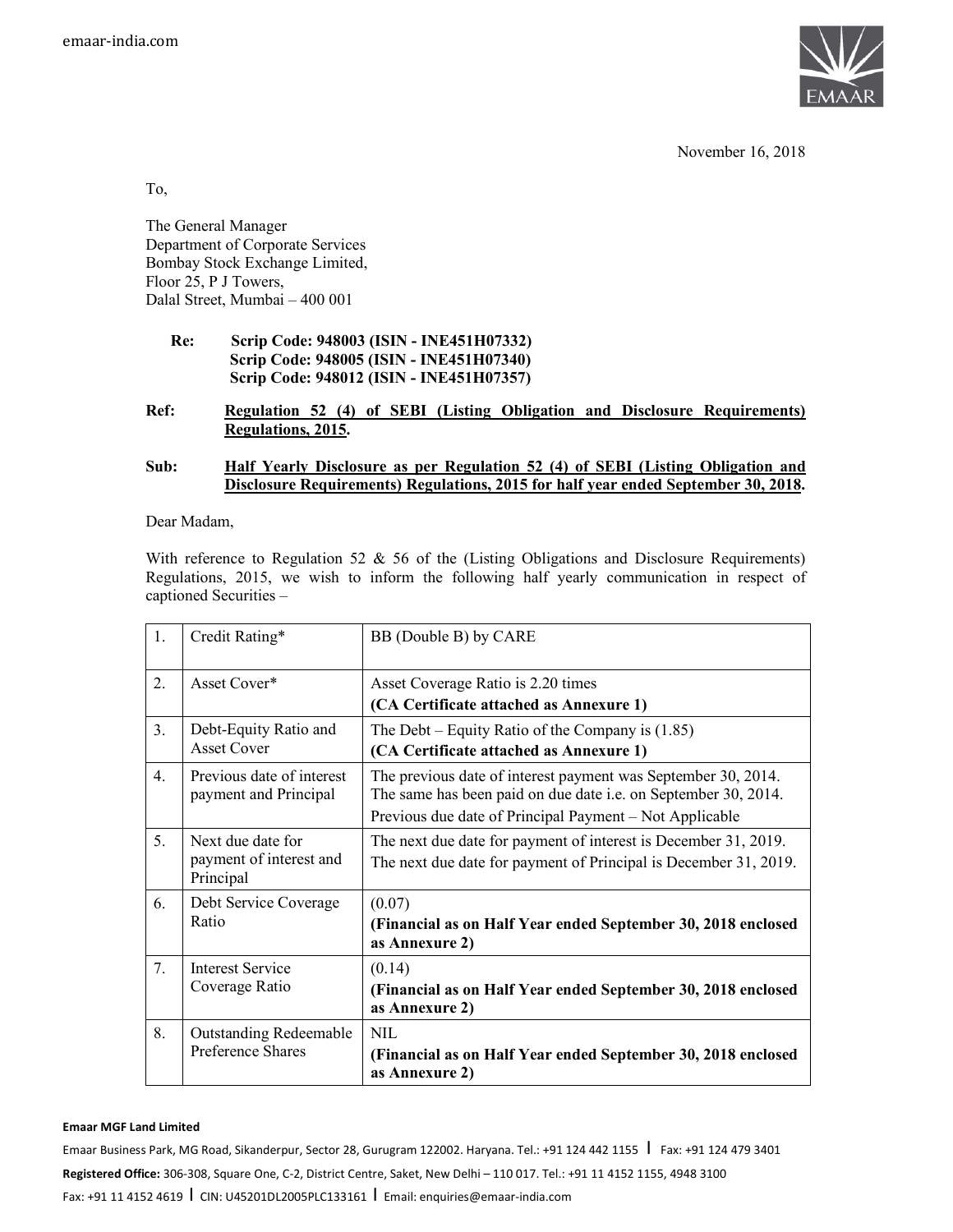

| 9.  | Capital Redemption<br>Reserve   | NIL<br>(Financial as on Half Year ended September 30, 2018 enclosed<br>as Annexure 2)                     |
|-----|---------------------------------|-----------------------------------------------------------------------------------------------------------|
| 10. | Debenture Redemption<br>Reserve | 738.13 Million<br>(Financial as on Half Year ended September 30, 2018 enclosed<br>as Annexure 2)          |
| 11. | Net Worth                       | Rs. (30,848.06) Million<br>(Financial as on Half Year ended September 30, 2018 enclosed<br>as Annexure 2) |
| 12. | Net Profit after Tax            | Rs. (2308.79) Million<br>(Financial as on Half Year ended September 30, 2018 enclosed<br>as Annexure 2)   |
| 13. | Earnings Per Share              | (3.37)<br>(Financial as on Half Year ended September 30, 2018 enclosed<br>as Annexure 2)                  |

Pursuant to NCLT order dated 16.07.2018 approving the Scheme of Demerger of EMLL, w.e.f 31.07.2018, out of the face value of Rs. 10,00,000 of NCDs, face value equivalent to Rs. 3,07,876/ per NCD has been demerged to MGF Developments Limited.

Hence, the face value of the NCDs with Emaar MGF Land Limited stands reduced to Rs. 6,92,124/ per NCDs.

The Corporate Actions in respect of the above demerger is pending and is to be implemented with NSDL and the Stock Exchange.

In pursuance thereof, we hereby submit the requisite certificate as per the Regulation 52(5) of the (Listing Obligations and Disclosure Requirements) Regulations, 2015 **(Enclosed herewith as Annexure 3)**.

Thanking you,

Yours faithfully,

## **For Emaar MGF Land Limited**

**Sd/- Bharat Bhushan Garg Company Secretary** 

**Emaar MGF Land Limited** 

Emaar Business Park, MG Road, Sikanderpur, Sector 28, Gurugram 122002. Haryana. Tel.: +91 124 442 1155 | Fax: +91 124 479 3401 **Registered Office:** 306-308, Square One, C-2, District Centre, Saket, New Delhi – 110 017. Tel.: +91 11 4152 1155, 4948 3100 Fax: +91 11 4152 4619 I CIN: U45201DL2005PLC133161 I Email: enquiries@emaar-india.com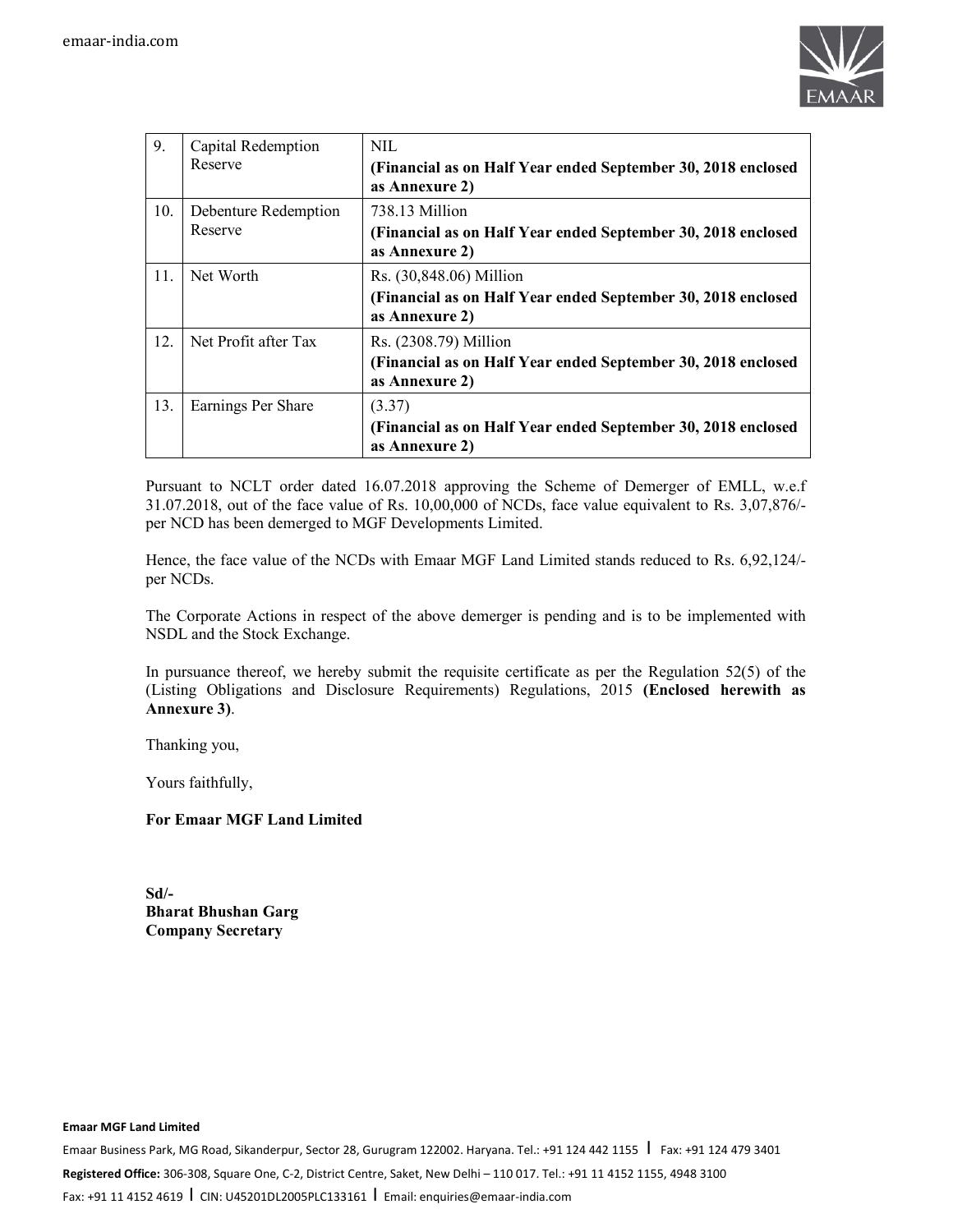INNEYURE: 1

# Jain Jindal & Co. **Chartered Accountants**

Plot No. 35, Arjun Marg, DLF Phase-1, Gurugram-122002 Board: +91 124 4252720

The Board of Directors

**Emaar MGF Lands Limited.** Emaar MGF Business Park, M. G. Road, Sikanderpur Chowk, Sector - 28, Gurgaon - 122002, Haryana

# Independent Practitioner's Report on Statement of Computation of Asset Coverage Ratio and Debt-Equity Ratio for the period ended September 30, 2018

The accompanying Statements of Computation of Asset Coverage Ratio and Debt-Equity Ratio 1. have been prepared and approved by Emaar MGF Land Limited ('the Company') for the purpose of submissions to bankers of the Company. We have initialled the statements for identification purposes only.

### Management's Responsibility for the Statement

2. The accompanying Statements, including the creation and maintenance of all accounting and other records supporting its contents, are solely the responsibility of the Management of the Company. The Company's Management is responsible for the designing, implementing and maintaining internal control relevant to the preparation and presentation of the Statements, and applying an appropriate basis of preparation; and making estimates that are reasonable in the circumstances.

#### **Practitioner's Responsibility**

- 3. It is our responsibility to provide reasonable assurance whether:
	- The amounts in Statements that form part of the Asset Coverage Ratio and Debt-Equity i. Ratio computation have been accurately extracted from the un-audited financial statements of the Company for the period ended September 30, 2018 and the computation thereof is arithmetically correct.
- 4. We conducted our examination of the Statements in accordance with the Guidance Note on Reports or Certificates for Special Purposes issued by the Institute of Chartered Accountants of India. The Guidance Note requires that we comply with the ethical requirements of the Code of Ethics issued by the Institute of Chartered Accountants of India.
- We have complied with the relevant applicable requirements of the Standard on Quality  $5.$ Control (SQC) 1, Quality Control for Firms that Perform Audits and Reviews of Historical Financial Information, and Other Assurance and Related Services Engagements.
- We have performed following procedures for verifying the statements of computation of Asset 6. Coverage Ratio and Debt-Equity Ratio:
	- We have obtained the un-audited financial statement from the management in order to  $\mathbf{a}$ . ensure the values of assets and liabilities as appearing in the soundary's books of accounts.

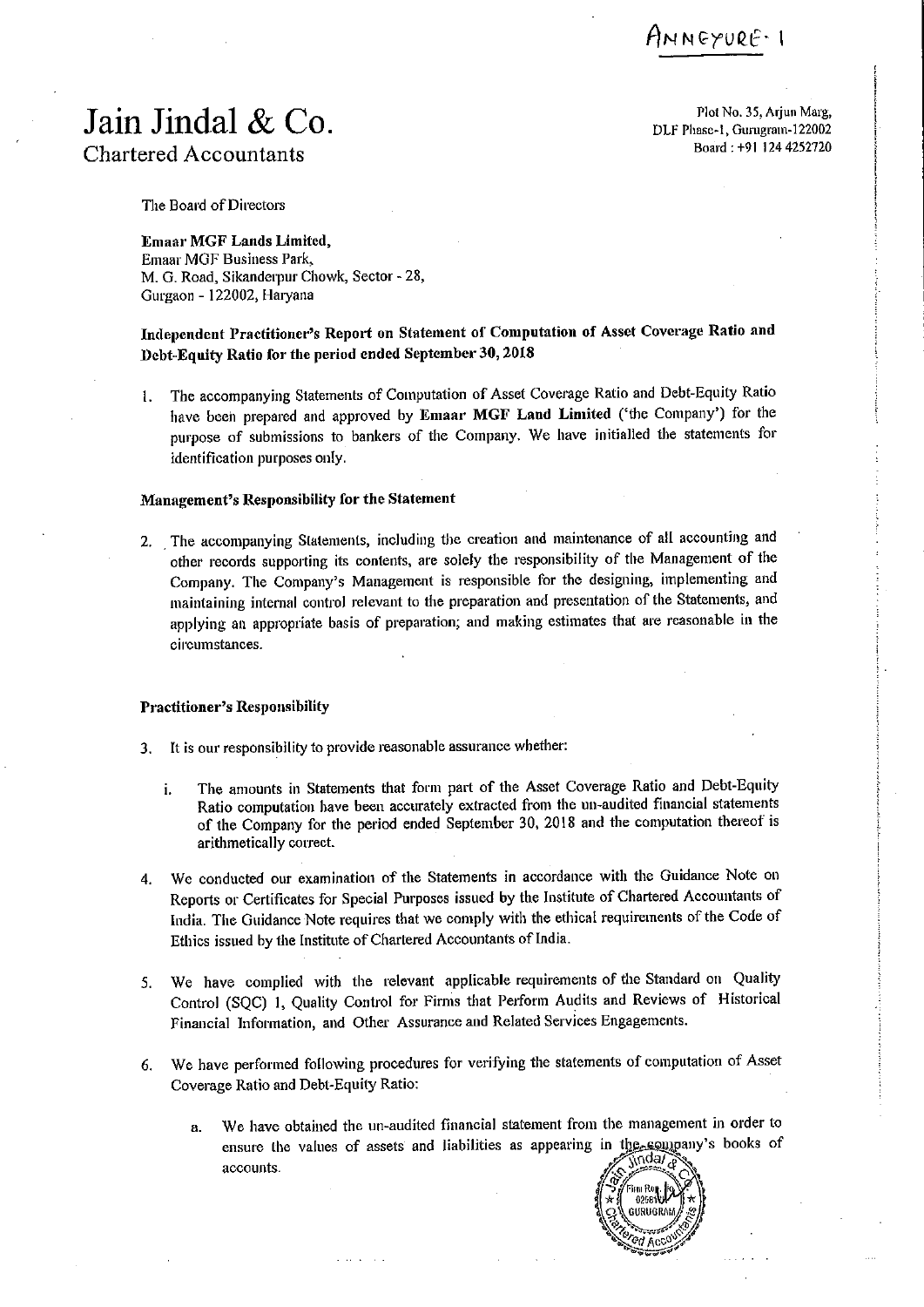# Jain Jindal & Co. **Chartered Accountants**

- $\mathbf b$ . We have traced all the assets and liabilities in statements to the un-audited financial statements.
- We have checked the arithmetic correctness of the statements c.

# Opinion

- 7. Based on the procedures performed and our examination, as mentioned above, and the information and explanations given to us, we are of the opinion that the amounts that form part of the Asset Coverage Ratio and Debt-Equity Ratio computation have been accurately extracted from the un-audited financial statements for the period ended on September 30, 2018 and the computation thereof is mathematically accurate. We report that
	- As on September 30, 2018, the Company has maintained more than 100% asset coverage a. sufficient to discharge the debt outstanding as on that date. Refer Annexure -- I for detailed working.
	- b. As on September 30, 2018, the debt-equity ratio of the Company is -1.85. Refer Annexure-II for detailed working.

#### **Restriction on use**

This report has been issued at the request of the Board of Directors of the Company, for 8. the purpose of submissions to bankers of Company. Our report should not to be used for any other purpose or by any person other than the addressees of this report. Accordingly, we do not accept or assume any liability or duty of care for any other purpose or to any other person to whom this report is shown or into whose hands it may come save where expressly agreed by our prior consent in writing.

For Jain Jindal & Co. Firm registration number: 025817N **Chartered Accountants** 

Vihanh Coth,

**Vikash Lath** Partner Membership No.: 514103

Place: Gurgaon Date: November 12, 2018

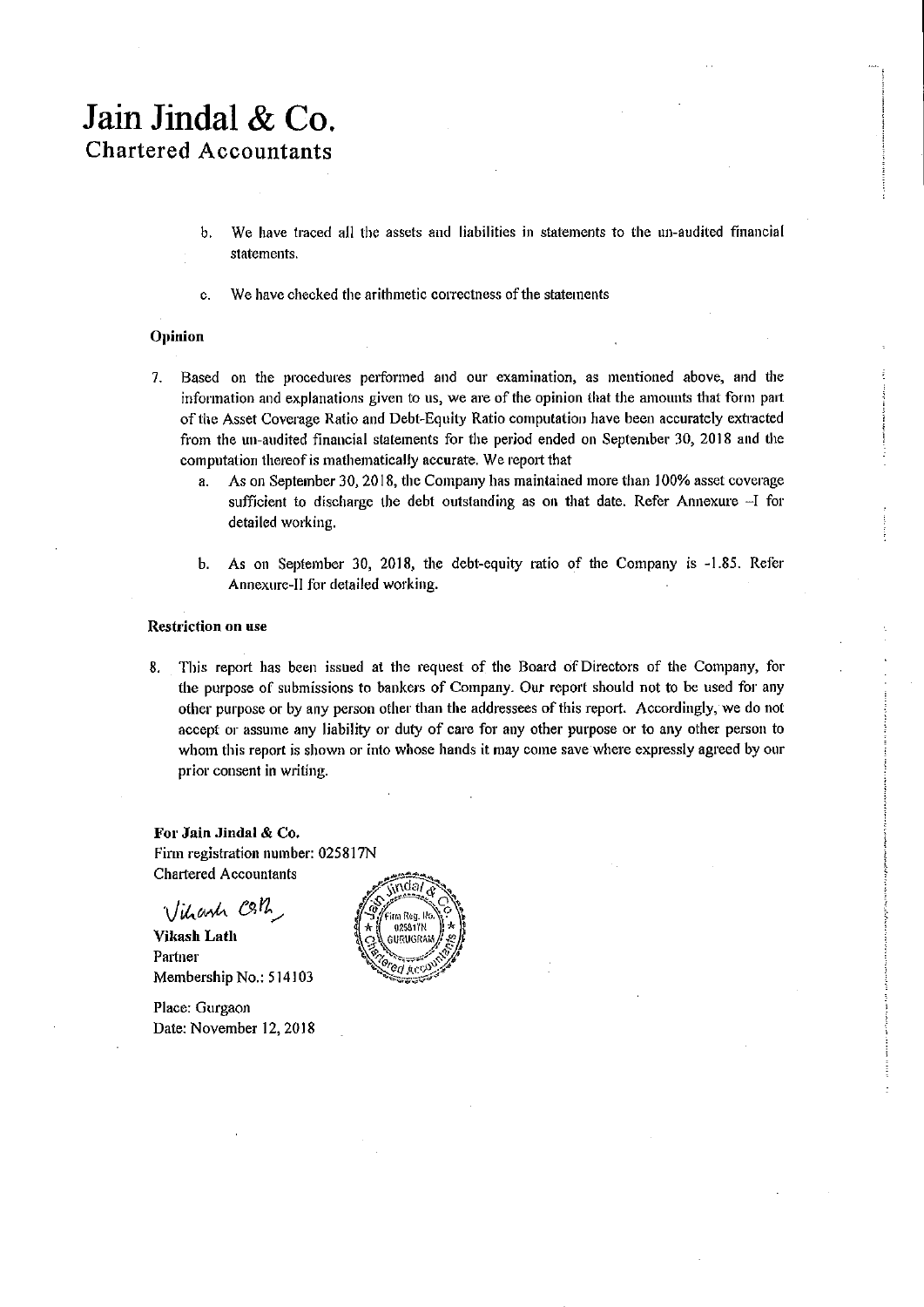

**Emaar MGF Land Limited** 

Annexure-I-Computation of Asset cover ratio as on September 30, 2018

| Particulars                     | (Rs in Millions) |
|---------------------------------|------------------|
| <b>Assets</b>                   |                  |
| <b>Fixed Assets</b>             | 683.90           |
| Non Current Investments         | 929.93           |
| Other Bank Balances             | 11.91            |
| <b>Other Non Current Assets</b> | 2,263.88         |
| <b>Current Investments</b>      | 840.96           |
| <b>Current Assets</b>           | 120,717.68       |
| <b>Total assets</b>             | 125,448.26       |
| Net distributable assets        | 125,448.26       |
| Debts                           |                  |
| Secured Loan                    | 18,561           |
| Unsecured Loan                  | 21,404           |
| <b>NCDs</b>                     | 17,107           |
| <b>Total Debts</b>              | 57,073           |
| <b>Asset Cover Ratio</b>        | 2.20             |

#### Notes to statement:

1. The Statement has been prepared based on the basis of un-audited financial statements of Emaar MGF Land Limited ('the Company') for the period ended September 30, 2018 (including comparative figures for the year ended March 31, 2018) prepared in accordance with Indian Accounting Standards (hereinafter referred to as the Ind AS') notified under the Companies (Indian Accounting Standards) Rules 2015, as amended. 2. Asset coverage ratio has been calculated on total assets of the company.

**Emaar MGF Land Limited** Authorised Signatory



#### **Emaar MGF Land Limited**

Emaar Business Park, MG Road, Sikandarpur, Sector 28, Gurugram 122 002. Haryana. Board Number: +91 124 442 1155 | Fax: +91 124 479 3401

Registered Office: ECE House, 28 Kasturba Gandhi Marg, New Delhi 110 001. Board Number: +91 11 4152 1155, 4152 4618 Fax: +91 11 4152 4619 | CIN: U45201DL2005PLC133161. | Email: enquiries@emaar-india.com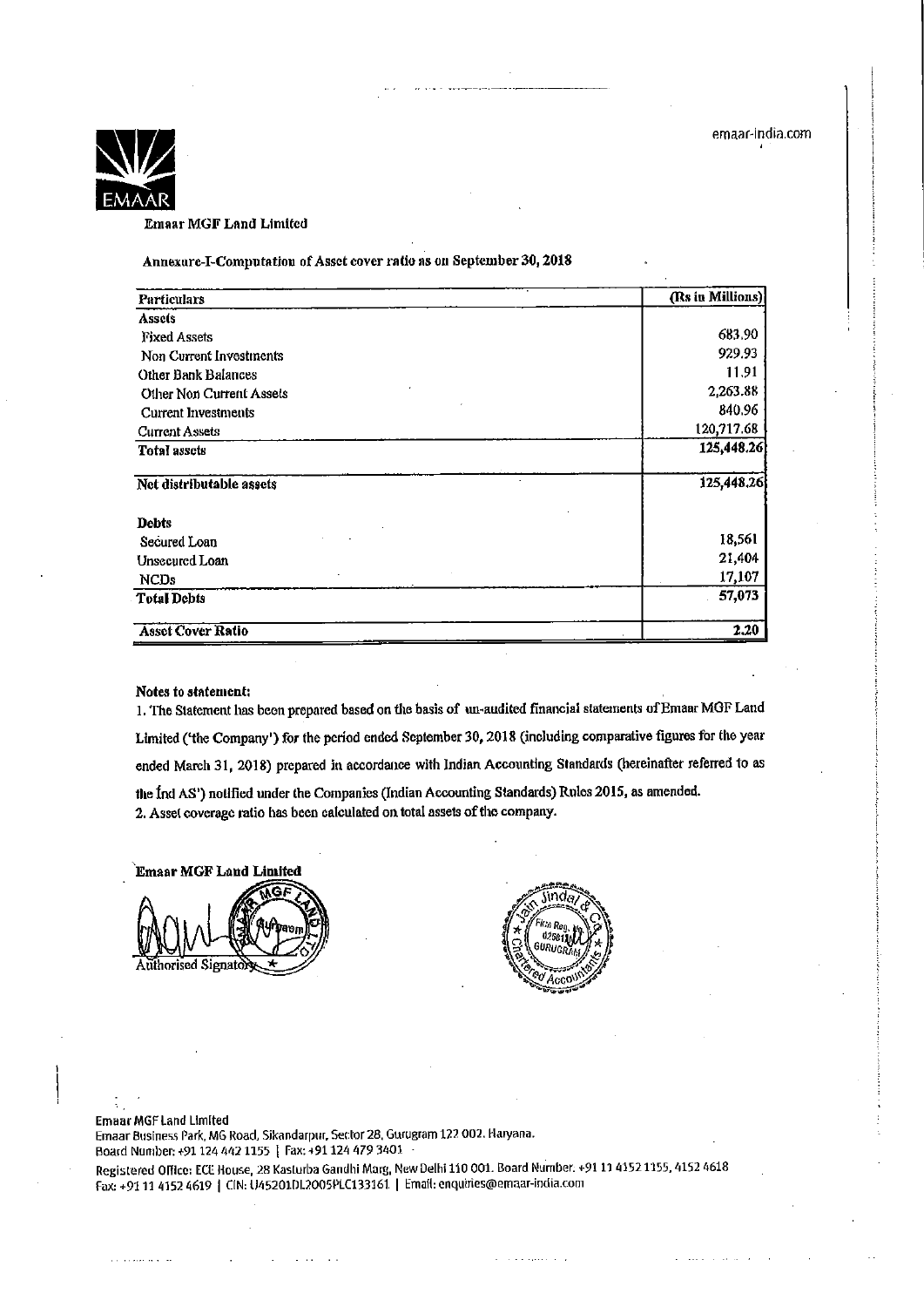

#### **Emaar MGF Land Limited**

Annexure-II-Computation of Debt-Equity ratio as on September 30, 2018

| Particulars                       | (Rs in Millions) |
|-----------------------------------|------------------|
| Debt                              | 57,072.92        |
| Shareholder Funds (Including CCD) | (30, 848, 06)    |
| Debt / Equity Ratio               | (1.85)           |

| <b>Particulars</b>                         | (Rs in Millions) |
|--------------------------------------------|------------------|
| Long Term Borrowings (NCDs)                | 39,978.36        |
| Current Maturities of LTD (Including NCDs) | 5,017.07         |
| Short Term Borrowings (Including NCDs)     | 13,088.77        |
| Less: Deferred payment liability (DPL)     | (1,011.28)       |
| <b>Total</b>                               | 57,072.92        |

#### Notes to statement:

1. The Statement has been prepared based on the basis of un-audited financial statements of Emaar MGF Land Limited ('the Company') for the period ended September 30, 2018 (including comparative figures for the year cnded March 31, 2018) prepared in accordance with Indian Accounting Standards (hereinafter referred to as the Ind AS') notified under the Companies (Indian Accounting Standards) Rules 2015, as amended.

**Emaar MGF Land Limited** tgaor uthorised Signatory



**Emaar MGF Land Limited** Emaar Business Park, MG Road, Sikandarpur, Sector 28, Gurugram 122 002. Haryana. Board Number: +91 124 442 1155 | Fax: +91 124 479 3401 Registered Office: ECE House, 28 Kasturba Gandhi Marg, New Delhi 110 001. Board Number: +91 11 4152 1155, 4152 4618 Fax: +91 11 4152 4619 | CIN: U45201DI.2005PLC133161 | Email: enquiries@emaar-india.com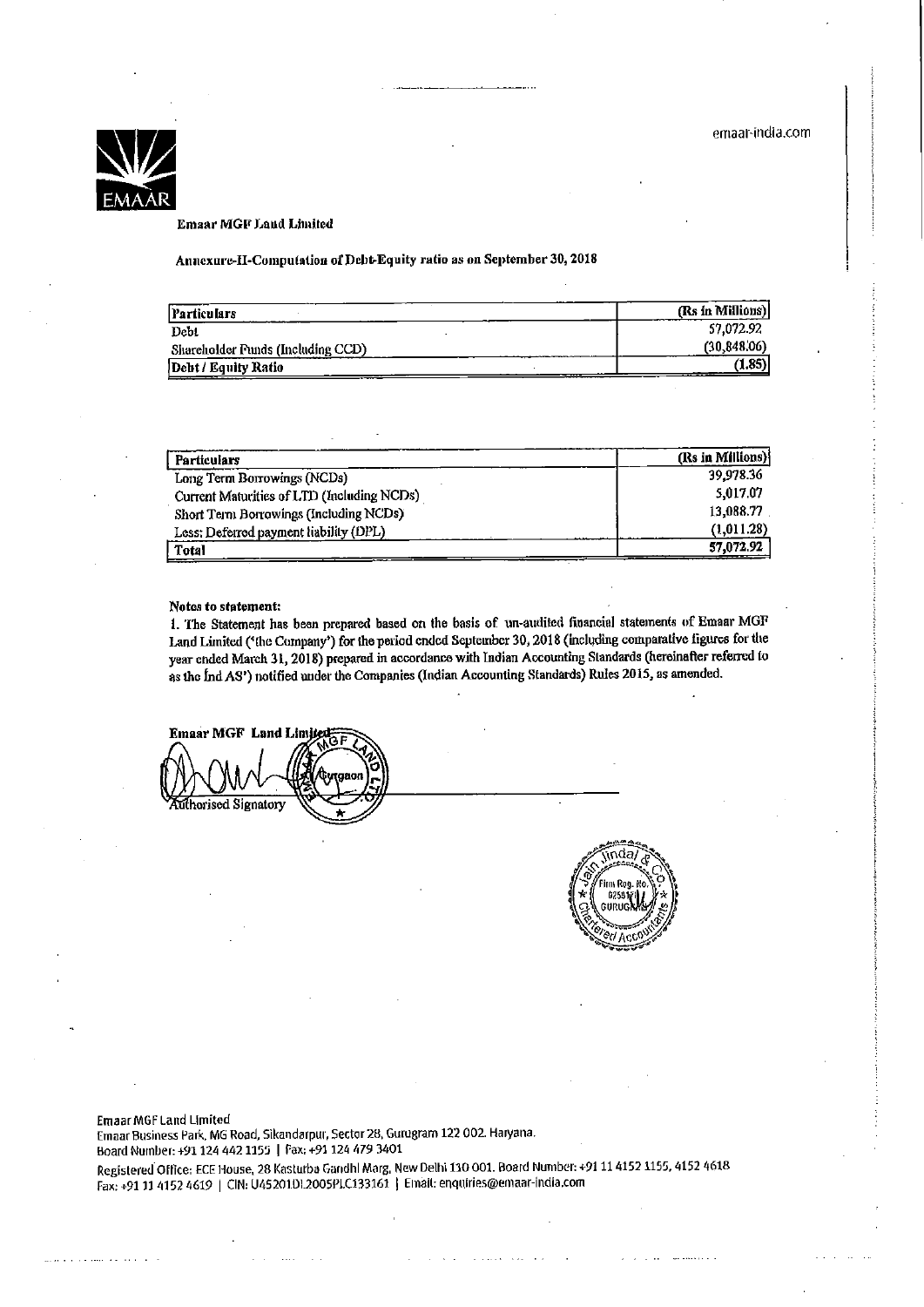ANNEYURE 2

# **Walker Chandiok & Co LLP**

Walker Chandlok & Co LLP 21st Floor, DLF Square Jacaranda Marg, DLF Phase II Gurugram 122002 India

T +91 124 462 8000 F +91 124 462 8001

Independent Auditor's Review Report on Standalone Half-Yearly Financial Results of the Company Pursuant to the Regulation 52 of the SEBI (Listing Obligations and Disclosure Requirements) Regulations, 2015

To the Board of Directors of Emaar MGF Land Limited

- We have reviewed the accompanying statement of unaudited standalone financial results of Emaar  $\mathbf{1}$ . MGF Land Limited ('the Company') for the half year ended 30 September 2018 ('Statement'), being submitted by the Company pursuant to the requirements of Regulation 52 of the SEBI (Listing Obligations and Disclosure Requirements) Regulations, 2015. This Statement is the responsibility of the Company's Management and has been approved by the Board of Directors. Our responsibility is to issue a report on the Statement based on our review.
- We conducted out review in accordance with the Standard on Review Engagements (SRE) 2410,  $2.$ Review of Interim Financial Information Performed by the Independent Auditor of the Entity, issued by the Institute of Chartered Accountants of India. This Standard requires that we plan and perform the review to obtain moderate assurance as to whether the Statement is free of material misstatement. A review is limited primarily to inquiries of the company personnel and analytical procedures applied to the financial data, and thus, provides less assurance than an audit. We have not performed an audit, and accordingly, we do not express an audit opinion.
- Based on our review conducted as above, nothing has come to our attention that causes us to believe 3. that the accompanying Statement prepared in accordance with the applicable Indian Accounting Standards specified under Section 133 of the Companies Act, 2013 and SEBI Circulars CIR/IMD/DF1/9/2015 dated 27 November 2015 and CIR/IMD/DF1/69/2016 dated 10 August 2016, and other recognised accounting practices and policies, has not disclosed the information required to be disclosed in accordance with the requirements of Regulation 52 of the SEBI (Listing



#### **Chartered Accountants**

Olfices in Bengaluru, Chandigarh, Chennai, Gurugram, Hyderabad, Kochl, Kolkata, Mumbal, New Delhi, Nolda and Pun

Walker Chandiok & Co LLP is registered with limited llabikty<br>with Identification munber AAC-2085 and its registered walker Granding & Co. L. Br. 2005 and its registered<br>with Identification mumber AAC-2005 and its registered<br>office at L-41 Connaught Circus, New Delhi, 110001, India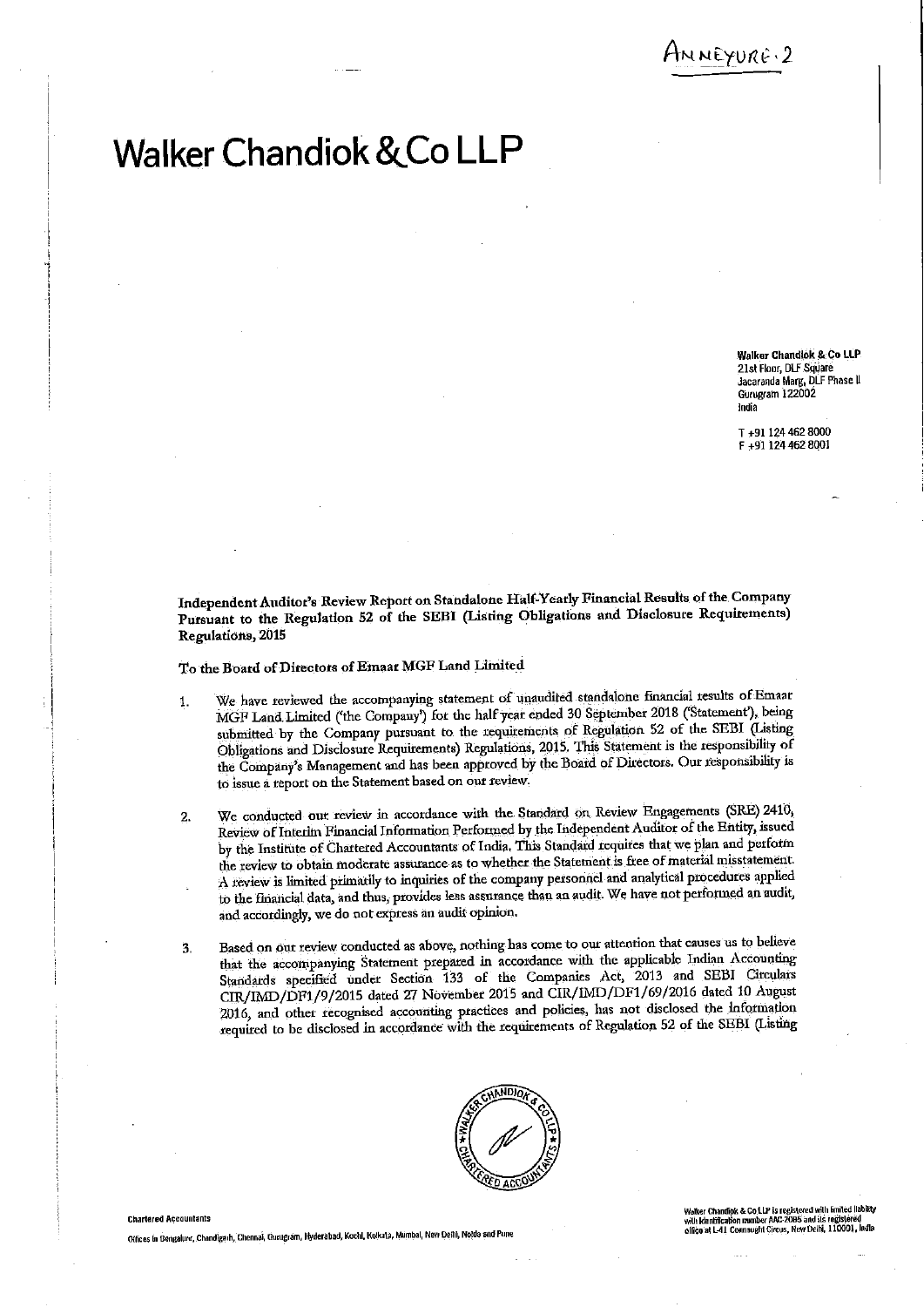# **Walker Chandiok & Co LLP**

Obligations and Disclosure Requirements) Regulations, 2015, including the manner in which it is to be disclosed, or that it contains any material misstatement.

- We draw attention to the following notes to the accompanying statement: 4.
	- (i) Note 4 in relation to investment made in and advances given to one of the subsidiary company, Emaar MGF Construction Private Limited, aggregating Rs. 362.78 million and Rs. 1,487.62 million respectively as at 30 September 2018. As described in the note, there are various significant ongoing litigations in the said subsidiary company relating to a project undertaken by it, the outcome of which is presently unascertainable.
	- (ii) Note 5 which describes the uncertainty with respect to the outcome of various ongoing litigations involving the Company and its development partners with Andhra Pradesh Industrial Infrastructure Corporation (APIIC) and other parties alleging certain irregularities relating to a project in Hyderabad. The Company has outstanding assets and liabilities of Rs. 4,106.59 million and Rs. 3,416.67 million respectively, with respect to this project. The final outcome of these litigations is presently unascertainable.
	- (iii) Note 7 in relation to accounting for the demerged undertaking of the Company to MGF Developments Limited, being the resultant company is in accordance with scheme of arrangement approved by the National Company Law Tribunal on 16 July 2018. This accounting treatment is different from that prescribed under Appendix A to Ind AS 10- Events after the Reporting Period as is more fully described in the aforesaid note.

Our report is not modified in respect of these matters.

For Walker Chandiok & Co LLP **Chartered Accountants** Firm Registration No: 001076N/N500013

Neeraj Sharma Partner Membership No. 502103

Place: Gurugram Date: 14 November 2018



**Chartered Accountents**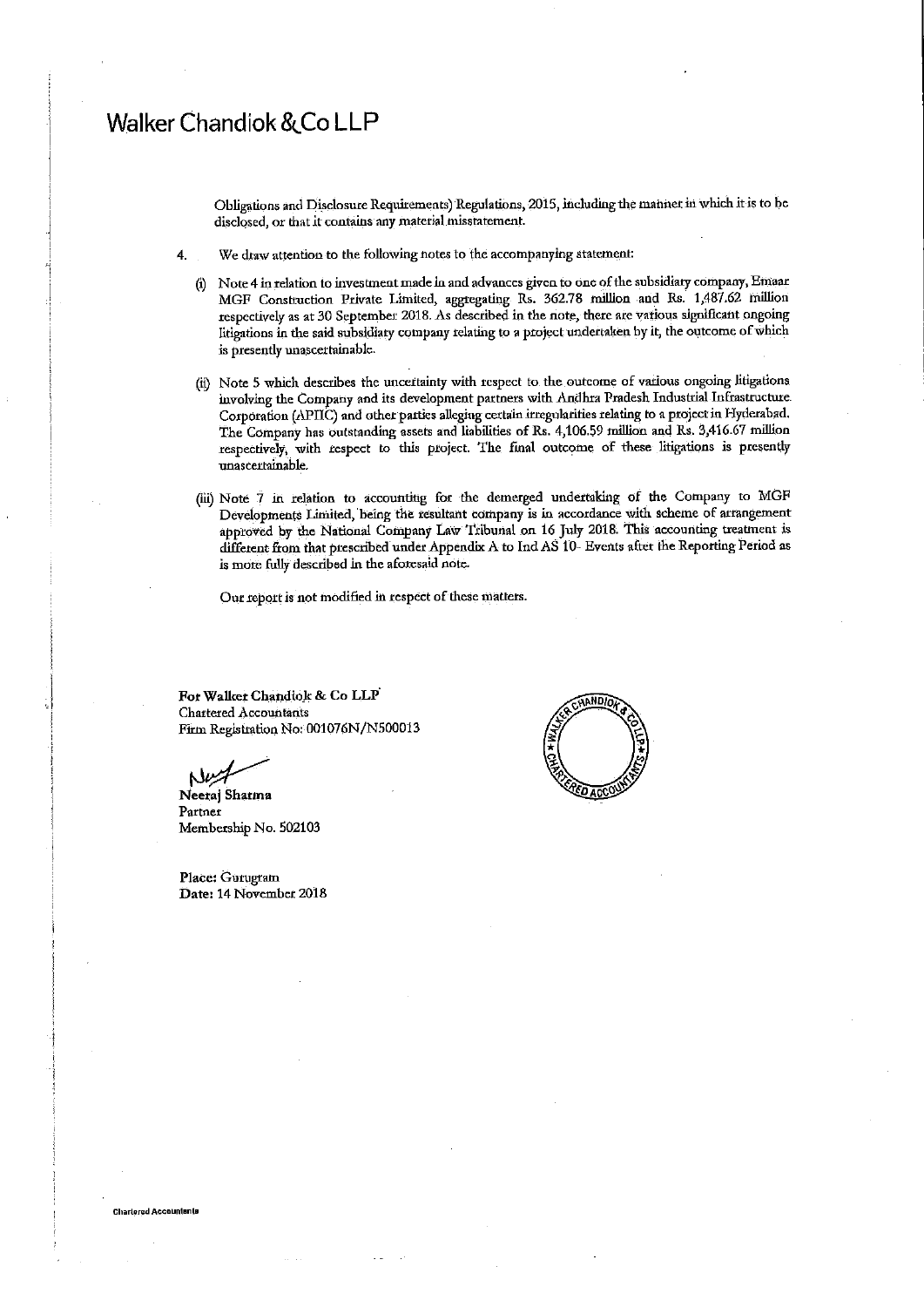

**Emaar MGF Land Limited** 

ET EXECUTE LAIRE LABOURDE<br>
CIN-U45201DL2005PLC133161<br>
Registered office:- 306-308, Square One, C-2, District Centre, Saket, New Delhi-110017<br>
Email ID – company.secretary@emaarmgf.com<br>
Website : www.emany-india.com<br>
UNAUDI

| <b>Particulars</b>                                                         |              | As at              | As at              |
|----------------------------------------------------------------------------|--------------|--------------------|--------------------|
|                                                                            |              | 30 September 2018  | 31 March 2018      |
| <b>ASSETS</b>                                                              |              |                    |                    |
| Non-current assets                                                         |              | 650.09             | 638.00             |
| na C<br>Property, plant and equipment                                      |              | 27,83              | 26.16<br>A)        |
| P - 30<br>Capital work-in-progress                                         |              | 5.98               | 7.78<br>y.<br>Alba |
| Intangible assets                                                          | J.           |                    |                    |
| <b>Financial assets</b>                                                    |              | 929.93             | 869.83             |
| Investments                                                                |              | 11,91              | 3.51               |
| Other bank balances                                                        |              | 29.57              | 28.89              |
| Loans                                                                      |              | 90.42              | 252.25             |
| Non-current lax assets (net)                                               |              |                    | 2,139.98           |
| Other non-current assets                                                   |              | 2,143.89           | 3,966.40           |
| Total non-current assets                                                   |              | 3,889.62           |                    |
|                                                                            |              |                    | 타고                 |
| <b>Current assets</b>                                                      |              |                    | 39,350.46          |
| Inventories <u></u>                                                        |              | 69,836.79<br>Ħ.    |                    |
| <b>Financial assets</b>                                                    |              |                    | 236.41             |
| <b>Investments</b>                                                         |              | 840.96             | 7,796.12           |
| Loans                                                                      |              | 7,583.74           | 2,838.06           |
| Trade receivables                                                          |              | 992.24             | 519,34             |
| CP.<br>Cash and cash equivalents                                           |              | 448.05             | 586.43             |
| Other bank balances                                                        |              | 1,036.99<br>없고다    | 693,38             |
| Other financial assets                                                     |              | 330.25             | 37,683.22          |
| Other current assets                                                       |              | 40,489.63          | 89,703.42          |
| 呼吸法のか<br><b>Total current assets</b>                                       | suite 46     | 121,558.65         |                    |
|                                                                            | Laff         |                    | 37.518.52          |
| Assets classified as held for distribution (refer note7)                   | IJ           |                    | 131,188,34         |
| Total assets                                                               | -Tái         | 125,448.27<br>māt. |                    |
|                                                                            |              |                    |                    |
| <b>EQUITY AND LIABILITIES</b>                                              |              |                    |                    |
| <b>Lquity</b>                                                              |              |                    |                    |
| Equity share capital                                                       |              | 912.62             | $-9,126.20$        |
| Other equity                                                               |              | (31,760.68)        | 3,207.28           |
| Total equity                                                               | 军动手          | (30.848.06)        | 12,333,48          |
|                                                                            |              |                    |                    |
| <b>LIABILITIES</b>                                                         |              |                    | tið gir            |
| Non-current liabilities                                                    | 들로           | y ye. 715          |                    |
| <b>Financial liabilities</b>                                               |              | SURGI              |                    |
| <b>Borrowings</b>                                                          |              | 39,978.36          | 37,926.62<br>14.U  |
| Other financial liabilities                                                |              | 8,621.26           | 7,739,41<br>31.J   |
| <b>Provisions</b>                                                          |              | 79.98              | 108.64             |
| Current liabilities                                                        |              |                    |                    |
| <b>Financial liabilities</b>                                               |              |                    |                    |
| <b>Borrowings</b>                                                          |              | 13,088.77          | 9,794.19<br>me     |
| Trade payables                                                             |              |                    |                    |
| -Total outstanding dues of micro enterprises and small enterprises         |              |                    |                    |
| Total outstanding dues of other creditors other than micro enterprises and |              |                    |                    |
| small enterprises                                                          |              | 3,883.04           | 4,054.43           |
| Other financial liabilities<br>iac                                         |              | 7,070,28           | 8,468.21           |
| . . 경화도<br>Other current liabilities                                       |              | 79,382.24          | 33,782.01<br>4     |
| $\epsilon_1$<br>10                                                         | 32 Septembri | 4,192.40           | 3,586.94           |
| <b>Provisions</b><br>aan din Jawa<br>Kabupatén<br>$\cdot$                  | м, 3.        | 156,296.33         | 105,460.45         |
| <b>Total liabilities</b><br>92 S                                           |              |                    |                    |
| Liabilities associated with the assets classified as held for distribution |              |                    | 13,394.41          |
|                                                                            |              |                    |                    |
| (refer note 7)<br>75<br><b>Total equity and liabilities</b>                | Æ,           | 125,448.27         | 131,188.34         |
|                                                                            | $\pi$        |                    |                    |

 $26$ 

**KOLOLANS** Ē **RED ACCO** 

GF

NEW<br>DELHI

y,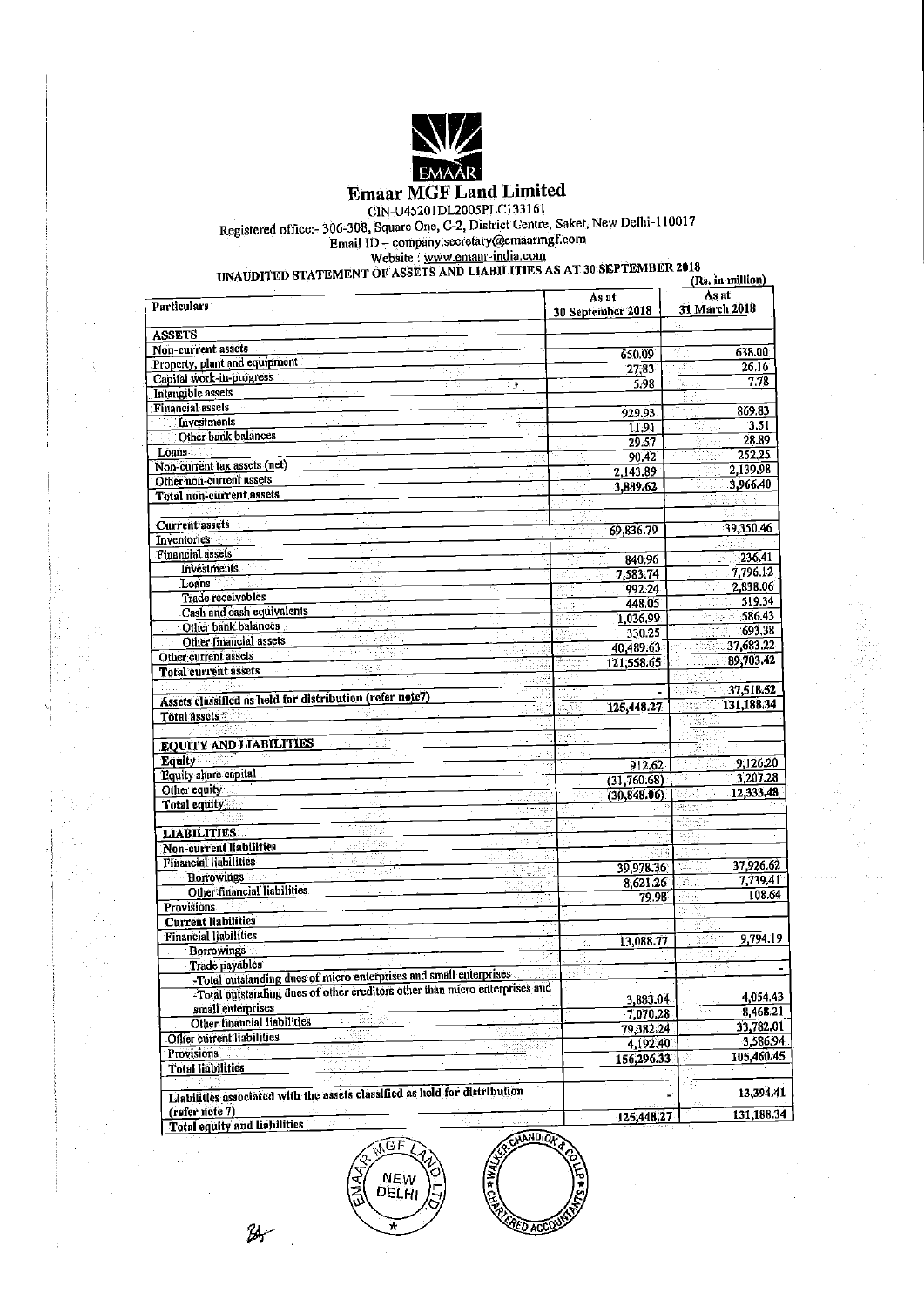

# UNAUDITED STATEMENT OF PROFIT AND LOSS FOR THE HALF YEAR ENDED 30 SEPTEMBER 2018

|                                                       |                                     |                                                   | (Rs. in muuon)              |  |
|-------------------------------------------------------|-------------------------------------|---------------------------------------------------|-----------------------------|--|
| Particulars                                           | Half year ended<br>30September 2018 | Half year ended<br>30September<br>2017(restated*) | Year ended<br>31 March 2018 |  |
|                                                       | Unaudited                           | Unaudited                                         | <b>Audited</b>              |  |
|                                                       | (Refer note 10)                     | (Refer note 10)                                   |                             |  |
|                                                       |                                     |                                                   | 13,294.84                   |  |
| <b>INCOME</b>                                         | 11,396.72                           | 6,193.78                                          | 343.48                      |  |
| Revenue from operations                               | 715.07                              | 246.14                                            | 13,638.32                   |  |
| Other income                                          | 12,111.79                           | $\sqrt{6}$ ,439.92                                |                             |  |
| Total income                                          |                                     |                                                   |                             |  |
|                                                       |                                     |                                                   |                             |  |
| <b>EXPENSES</b>                                       |                                     | 4,949.66                                          | 10,632.79                   |  |
| Cost of land, constructed properties, development     | 9,074.10                            |                                                   |                             |  |
| rights and others                                     | 309.61                              | 219.16                                            | 464.59                      |  |
| Employee benefits expense                             | 26.37                               | 13.65                                             | 34,24                       |  |
| Depreciation and amortization expense                 | 2,661.47                            | 2,703.65                                          | 5,520,37                    |  |
| <b>Finance costs</b>                                  | 2,349.03                            | 1,948.11                                          | 4,227,34                    |  |
| Other expenses                                        | 14,420.58                           | 9,834.23                                          | 20,879.33                   |  |
| Total expenses                                        | (2, 308.79)                         | (3, 394.31)                                       | (7, 241.01)                 |  |
| Loss before tax                                       |                                     |                                                   |                             |  |
| Tax expense                                           | (2,308.79)                          | (3,394.31)                                        | (7, 241.01)                 |  |
| Loss for the period / year                            |                                     |                                                   |                             |  |
| Other comprehensive income                            |                                     |                                                   |                             |  |
| Items that will not be reclassified to profit or loss |                                     |                                                   |                             |  |
| in subsequent years                                   |                                     | (3.91)                                            | 9.40                        |  |
| Re-measurement gains (losses) on defined benefit      | 11.62                               |                                                   |                             |  |
| plans                                                 |                                     | (3.91)                                            | 9.40                        |  |
| Other comprehensive income for the period /           | 11.62                               |                                                   |                             |  |
| year, net of tax                                      |                                     | (3,398.22)                                        | (7, 231.61)                 |  |
| Total comprehensive income for the period/            | (2, 297.17)                         |                                                   |                             |  |
| year, net of tax                                      |                                     | 9,126.20                                          | 9,126.20                    |  |
| Paid-up equity share capital (face value of Rs.10     | 912.62                              |                                                   |                             |  |
| per share)                                            | 738.13                              | 738.13                                            | 738.13                      |  |
| Debenture redemption reserve                          |                                     | 8,610.25                                          | 8,610.25                    |  |
| Capital redemption reserve                            |                                     | (2,307.68)                                        | (6, 141.09)                 |  |
| Other equity (excluding debenture redemption          | (32,498.81)                         |                                                   |                             |  |
| reserve and capital redemption reserve)               | (30, 848.06)                        | 16,166.90                                         | 12,333.49                   |  |
| Net worth                                             | 57,072.92                           | 57,913.59                                         | 60,056.63                   |  |
| Paid up debt capital                                  |                                     | (3.72)                                            | (7.93)                      |  |
| Loss per share (in rupees)                            |                                     | (3.37)                                            |                             |  |
| (Basic and diluted) (not annualised)                  |                                     | (1, 85)                                           | 4.87<br>3.58                |  |
| Debt equity ratio                                     |                                     | (0.25)<br>0.07                                    | (0, 31)                     |  |
| Debt service coverage ratio                           |                                     | (0.25)<br>0.14                                    | (0.31)                      |  |
| Interest service coverage ratio                       |                                     |                                                   | se des tham comparable      |  |

\*Previous period figures have been regrouped/reclassified, wherever considered necessary to make them comparable<br>with those of the current period.

 $\mathcal{U}_\sigma$ 

GI

NEW<br>DELHI

 $\sqrt{\frac{2}{4}}$ 

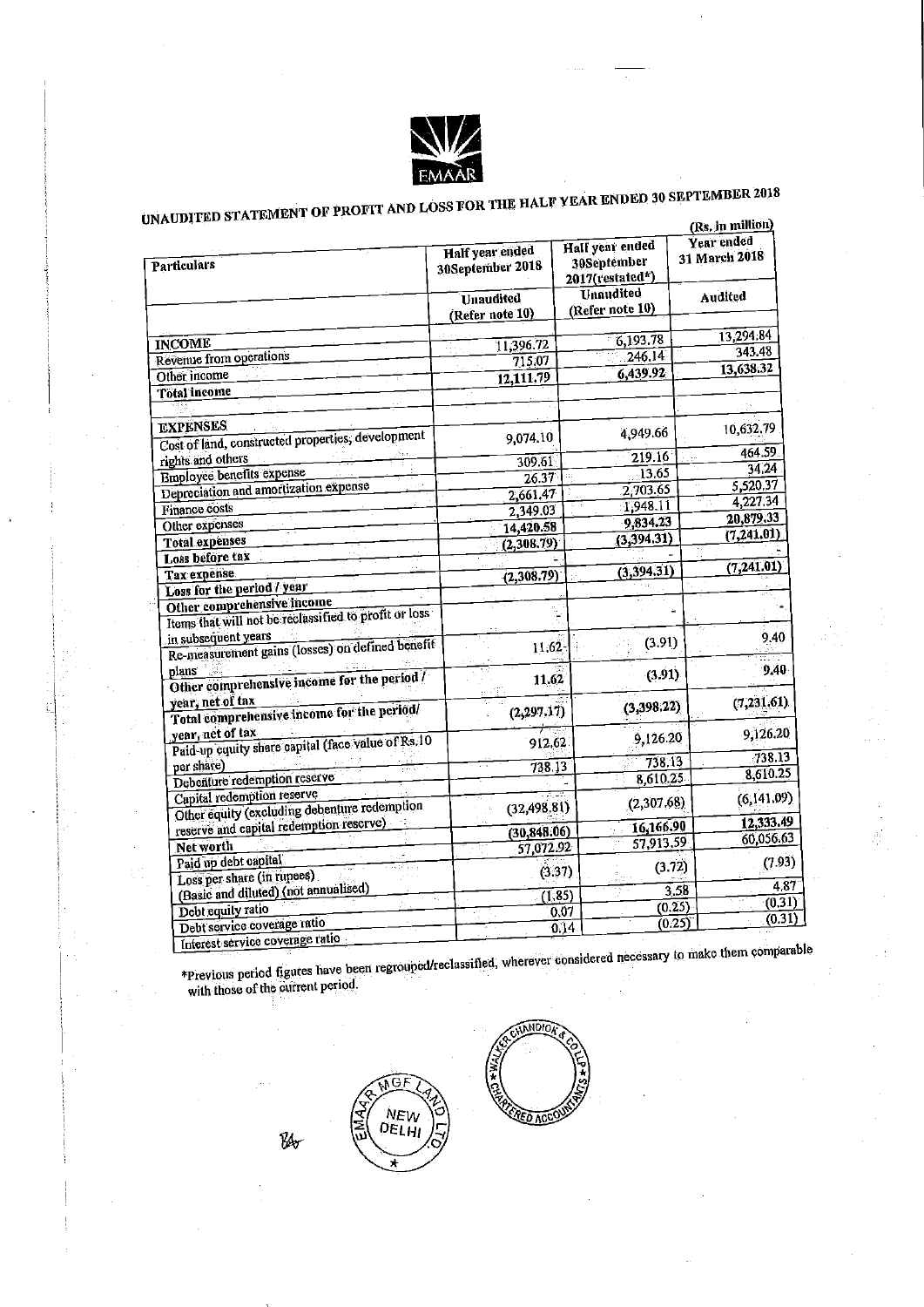

#### Notes:

1) The above financial results have been reviewed by the Audit Committee and approved by the Board of Directors of the Company at their meeting held on 14November 2018.

2) Ratios have been computed as follows:

- Debt Equity Ratio = Paid up Debt Capital/Equity, where,  $\overline{0}$ 
	- \* Equity represents issued, subscribed and paid up share capital and other equity
	- \* Paid up Debt Capital represents long-term and short-term borrowings excluding deferred payment liabilities and finance lease obligations.
- Interest Service Coverage ratio = Earnings before finance costs, tax and depreciation / finance costs. (ii)
- Debt Service Coverage ratio = Barnings before finance costs, tax and depreciation / [finance costs + net (iii)
- principal repayment of paid debt capital during the period/year].
- Net worth represents Equity.  $(iv)$
- Paid up equity capital represents issued, subscribed and paid up share capital.  $(v)$

# 3) Additional disclosures as per Regulation 52(4) of Securities and Exchange Board of India (Listing Obligations and Disclosure Requirements) Regulations, 2015

| Previous due<br>Next due date<br>Previous due<br>date<br>date<br>30 September<br>31 December<br>Not applicable<br><b>CARE BB</b><br>2019<br>$2014$ (paid)<br>2019<br>stable [Double<br>B; Outlook:<br>non-convertible | Particulars                                                  | <b>Credit Rating</b> | Principal<br>in pr |  | Interest |               |
|-----------------------------------------------------------------------------------------------------------------------------------------------------------------------------------------------------------------------|--------------------------------------------------------------|----------------------|--------------------|--|----------|---------------|
|                                                                                                                                                                                                                       |                                                              |                      |                    |  |          | Next due date |
| $\langle\sigma\sigma\rangle_{\rm{L}}$ , and out as<br>$\sim$ $\sim$ $ \sim$                                                                                                                                           | $22,600(11.25\%)$<br>Secured Redeemable<br>debentures of Rs. | stablel              |                    |  |          | 31 December   |

Notes:

a. Due dates disclosed above are after considering extensions granted by the debenture holders.

b. The non-convertible debentures referred above are secured by an adequate asset cover,

- c. Pursuant to the Scheme (Refer note 7), 30.79% of the face value of Rs. 1,000,000 of each debenture is being demerged and transferred to the resulting company. The above mentioned face value of
- Rs. 1,000,000 is before demerger.
- One of the subsidiaries of the Company, Emaar MGF Construction Private Limited (the "Subsidiary") is undergoing certain litigations/disputes in relation to the Commonwealth Games Village Project, 2010 developed by it where the Company expects favorable outcomes. The Company has investments in the equity share capital of the said Subsidiary aggregating to Rs. 362.78 million (31 March 2018 - Rs. 603.53 million) and has advances recoverable aggregating to Rs. 1,487.62 million (31 March 2018 - Rs. 2,274.11 million) from the Subsidiary. The Company has also given commitment to the Subsidiary for support in case of unfavorable outcome in respect of any of the litigations / disputes. The auditors have expressed an emphasis of matter on the same.
- The Company, vide a Development Agreement dated 3 November 2006 (subsequently amended by the agreement dated 25 July 2007) entered into with Emaar Hills Township Private Limited ("EHTPL"), had 5) undertaken the development of land in Hyderabad, which was sold to EHTPL by Andhra Pradesh Industrial Infrastructure Corporation through a duly registered Conveyance Deed dated 28 December 2005. The Company also, vide Assignment Deed dated 3 November 2006 entered into with Boulder Hills Leisure Private Limited ("BHLPL"), had undertaken the development and operation of a 'Golf Course' in Hyderabad. The Company, EHTPL and BHLPL have been subjected to litigations relating to the allegations of irregularities in allotment of project land, notice for termination of project, notice for termination of development agreement by one of the shareholders of the development partner, stoppage of registration of properties in the project, etc. Further, in one of the matters mentioned herein, Central Bureau of Investigation has filed charge sheets against various persons, including the Company, its former Managing Director and certain officers of the Company. Under the said matter, the Company has also received an attachment order of its certain properties from Directorate of Enforcement. The Company has assets and liabilities of Rs. 4,106.59 million (31 March 2018-Rs. 3,071.21 million) and Rs. 3,416.67 million (31 March 2018- Rs. 2,093.35 million) respectively. The matters mentioned herein are pending with judicial authorities at various levels. Based on the legal advices received and internal assessments, the management believes that the allegations/matters raised above are untenable and contrary to the factual position. The auditors have expressed an emphasis of matter on the same,

*<u><b>CNAMDIO</u>* ۱G۸ **NEW** DELHI  $\mathcal{H}$ **REDACCO**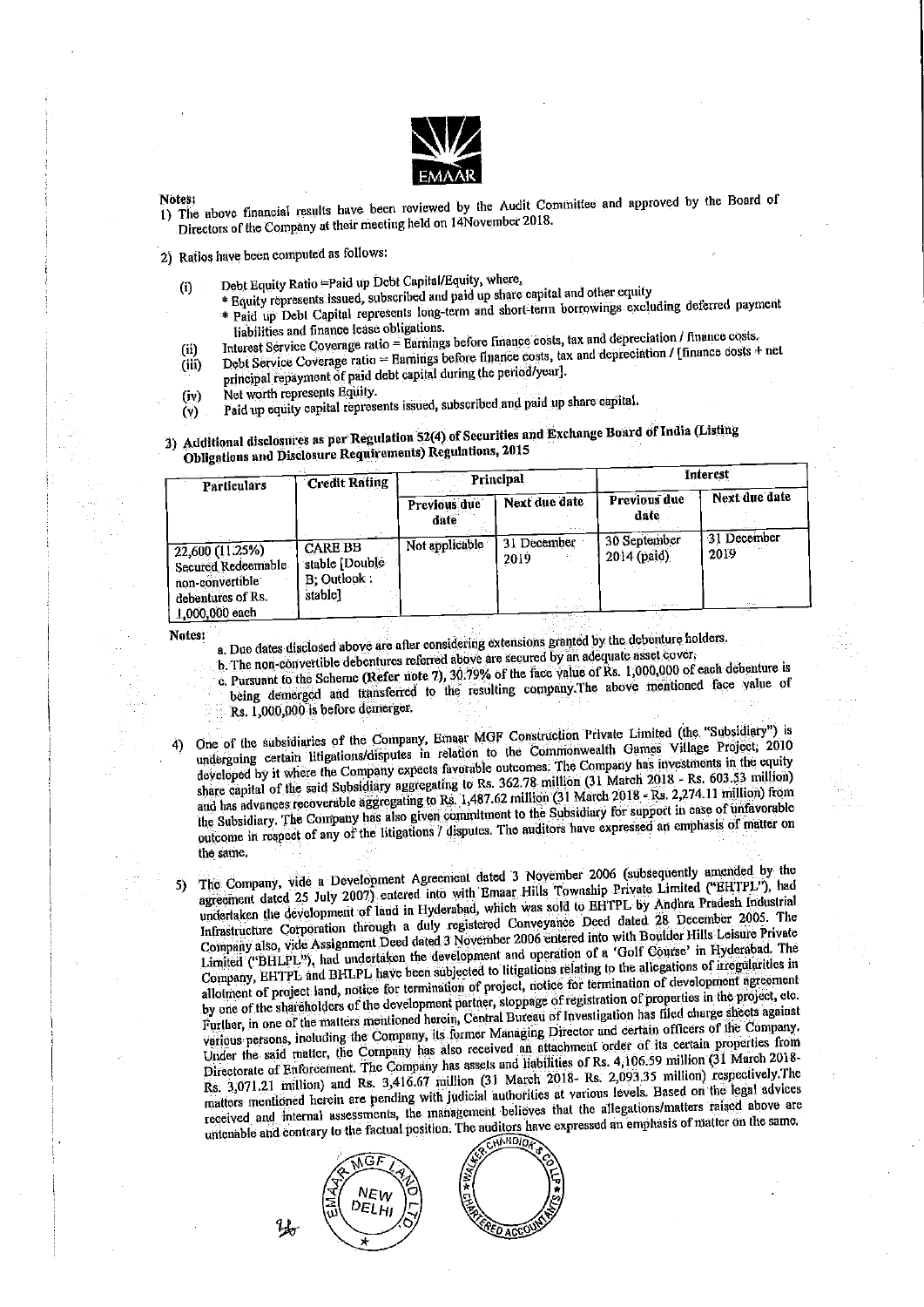

- As at 30 September 2018, the Company has term loans of Rs. 4,955.61 million which are due for repayment in 6) the next one year. As per the present business plans, the Company will be able to meet its financial obligations in the next one year. As at 30 September 2018, the Company's net worth has been completely croded. The management also has considered the fact that the Company has significant asset base, including land inventories or land development rights, which can yield values in excess of their book values on development and can hence be used for raising additional capital, if and when required. Further, the Ultimate Holding Company has agreed that it shall continue to provide support to the Company in arranging for funds to enable the Company to meet its operational and project requirements. Hence, these financial results have been prepared on a going concern basis.
- The National Company Law Tribunal (NCLT) vide its order dated 16 July 2018 approved the  $\mathcal{D}$ a) arrangement as embodied in the Scheme of arrangement between the Company, MGF Developments Limited (the resulting company) and their respective shareholders and creditors ("Scheme") and the same has been filed with the Registrar of Companies on 31 July 2018. The Scheme is effective from the appointed date of 30 September 2015 ("the appointed date). Accordingly, all the assets, rights, powers, liabilities and duties of the demerged undertaking were demerged from the Company from the appointed date.
	- Pursuant to the Scheme, the Company de-recognised the assets and liabilities of the demerged b) undertaking at the respective book values as appearing in the books at the close of the day immediately preceding the appointed date. The details of assets and liabilities demerged are as follows:

|                               |  | Rs million |
|-------------------------------|--|------------|
| As on 30 September 2015       |  | 4,159.06   |
| Tangible assets               |  | 976.60     |
| Capital work in progress      |  | 1,124.15   |
| Non-current investments       |  | 229.92     |
| Long-term loans and advances  |  | 7,487,63   |
| Inventories.                  |  |            |
| Trade receivables             |  | 175.09     |
| Cash and bank balances        |  | $-387.31$  |
| Short-term loans and advances |  | 19,740.88  |
| Other current assets          |  | 355.32     |
| Total assets (A)              |  | 34,635.96  |
|                               |  |            |
|                               |  | 619.66     |
| Short-term borrowings         |  | 452,50     |
| Trade payables                |  | 8,136.05   |
| Other liabilities             |  | 8.85       |
| Short-term provisions         |  | 9,217.06   |
| <b>Total liabilities (B)</b>  |  |            |
|                               |  |            |
| Not accets (A.R)              |  | 25,418.90  |

The excess of assets over liabilities as on 30 September 2015 has been adjusted in the following manner: C)

Capital reserve-Rs. 2,892.78 million  $\left( i\right)$ 

- Capital redemption reserve-Rs. 8,610.20 million  $(ii)$
- (iii) Securities premium account-Rs. 5,702.34 million
- Amount of capital reduced Rs. 8,213.58million (iv)
- The accounting treatment as prescribed in Scheme is not in-line with Appendix A to Indian Accounting A) Standards (Ind AS) 10 according to which the Company should have de-recognised the assets and liabilities of the demerged undertaking at the respective fair values on the day it is approved by relevant authority i.e. NCLT. But pursuant to the clarifications released by Ind AS Transition Facilitation Group (ITFG) the accounting treatment required under an order of a court or tribunal (or other similar authority) overrides the accounting treatment that would otherwise be required to be followed in respect of the transaction and it is mandatory for the Company concerned to follow the treatment as per the order of the court/tribunal. Considering the facts as stated above, the Company has accounted this transaction in accordance with scheme approved by NCLT. The auditors have expressed an emphasis of matter on the **ANDIOR** same.

**NEW** DELHI <u> <sup>পূ</sup>তি নত</u>9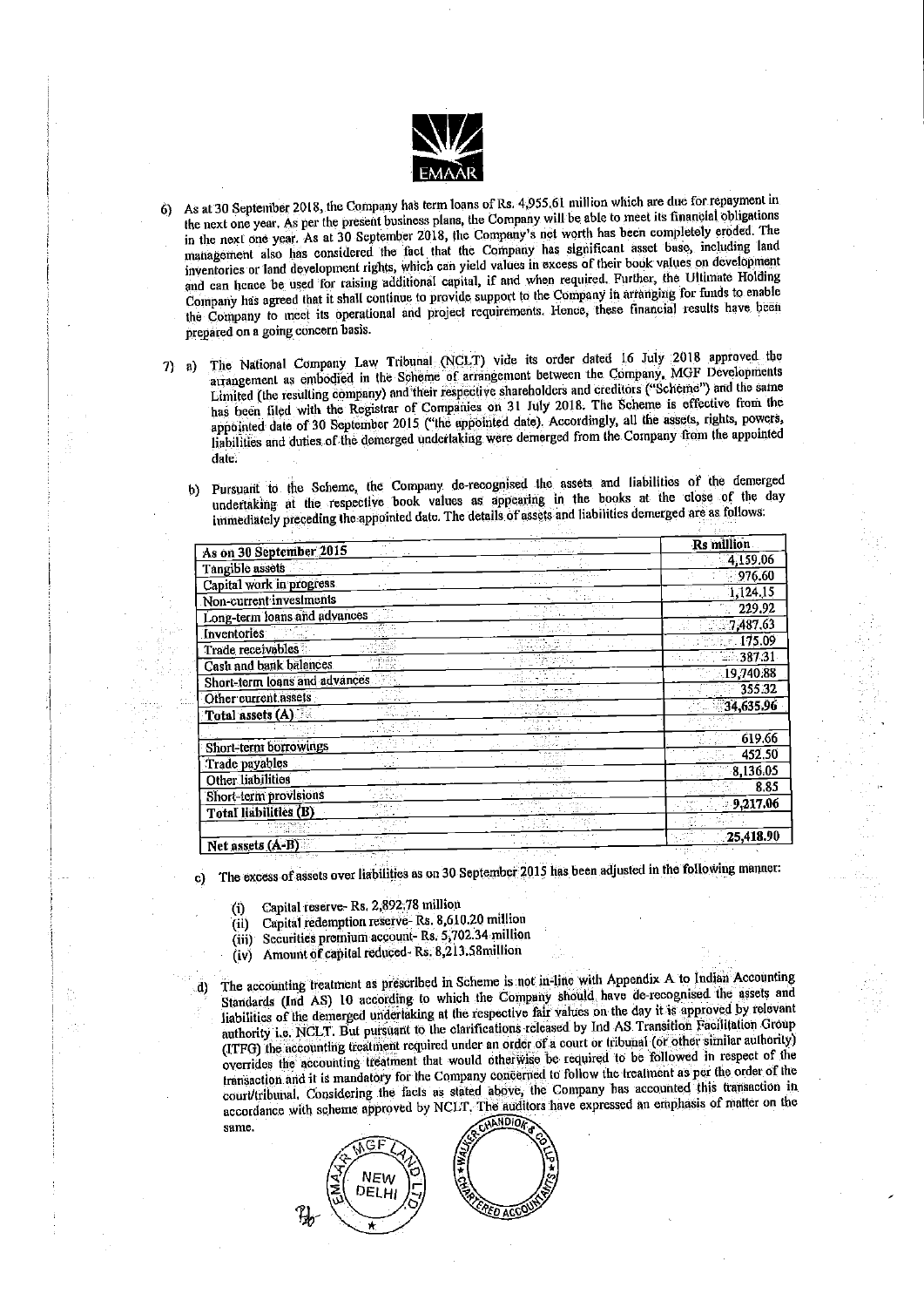

- 8) Ind AS 115 Revenue from Contracts with Customers, mandatory for reporting periods beginning on or after 1 April 2018, replaces existing revenue recognition requirements. As per the transition provision of IndAS 115, the Company has applied the modified retrospective approach to contracts that were not completed as of 1 April 2018 and has given impact of Ind AS 115 application by debit to retained earnings as at the said date by Rs. 14,399.95 million pertaining to recognition of revenue based on satisfaction of performance obligation at a point in time. Accordingly, the figures for the comparative previous periods have not been restated and hence the current period figures are not comparable with previous period figures. Due to the application of Ind AS 115 for the period ended 30 September 2018, revenue from operations is higher by Rs. 9,547.43 million and net loss after tax is lower by Rs. 2,554.86 million, than what it would have been if revisedstandards were not applied. Similarly, the basic EPS for the current period is lower by Rs. 3.77 per share and diluted EPS for the period is lower by Rs. 3.77 per share.
- 9) As per section 71(4) of the Companies Act, 2013, a company shall create a debenture redemption reserve for the redemption of debenture to which adequate amount shall be created out of its profits every year until such debentures are redeemed. In the absence of adequate profits, Debenture Redemption Reserve to the extent of Rs. 2,521.57 million (31 March 2018- Rs. 3,606.45 million) has not been created.
- 10) The unaudited published year to date figures upto 30 September 2018 and 30 September 2017 respectively, being the end of the first half year of the respective financial years, were subjected to a Limited Review.

For and on behalf of the Board of Directors **Emaar MGF Land Limited** 

Hadi Mohd Taher Badri Managing Director

Lia v ΄0 **Bharat Bhushan Garg** 

**Prashant Gupta Chief Executive Officer** 

Samit Guha **Chief Financial Officer** 

Date: 14 November 2018